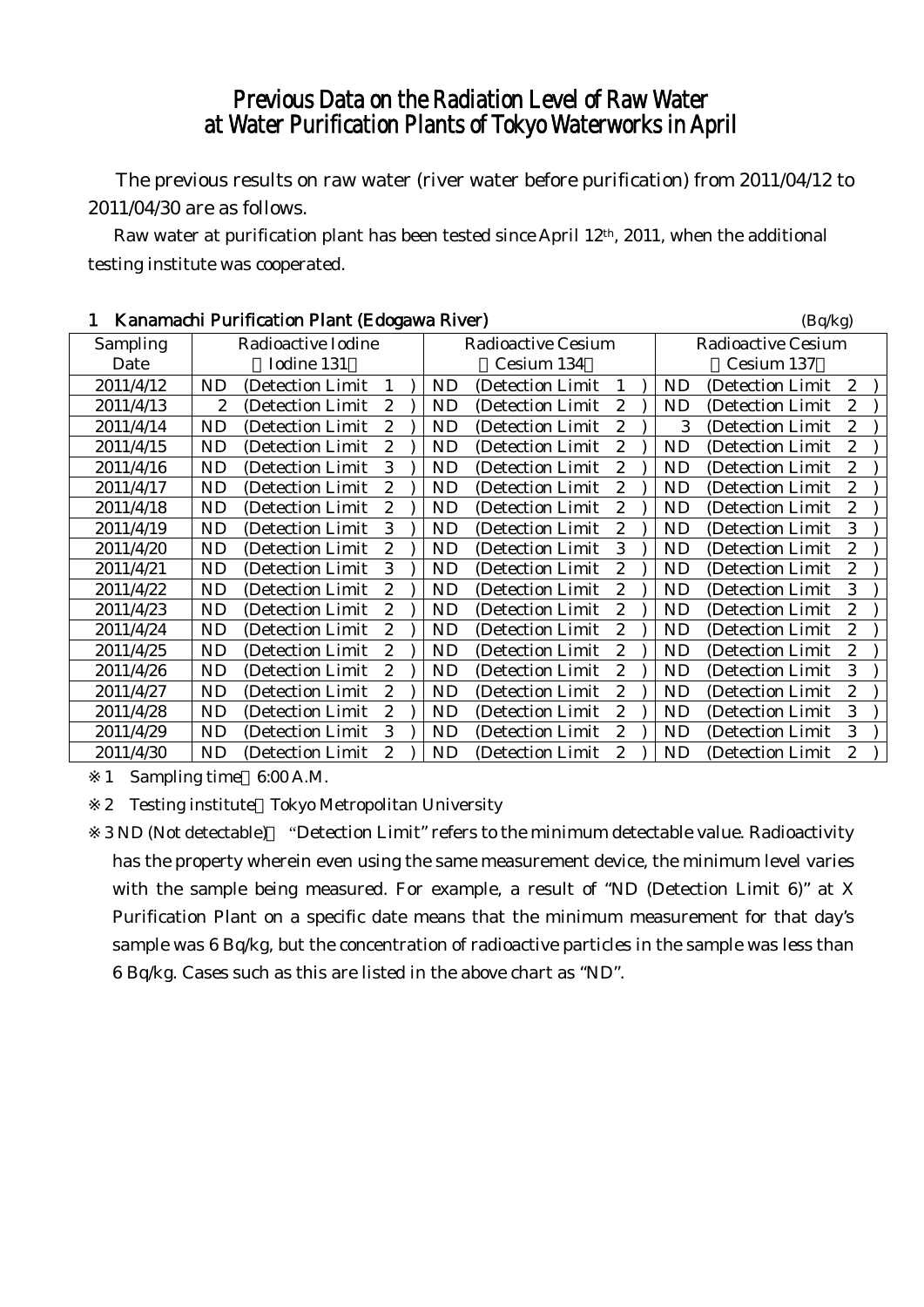| $\boldsymbol{2}$ | Asaka Purification Plant (Arakawa River) | (Bq/kg)                   |                           |  |  |
|------------------|------------------------------------------|---------------------------|---------------------------|--|--|
| Sampling         | Radioactive Iodine                       | <b>Radioactive Cesium</b> | <b>Radioactive Cesium</b> |  |  |
| Date             | Iodine 131                               | Cesium 134                | Cesium 137                |  |  |
| 2011/4/12        | <b>ND</b>                                | 3                         | <b>ND</b>                 |  |  |
|                  | $\boldsymbol{2}$                         | ND                        | (Detection Limit)         |  |  |
|                  | (Detection Limit)                        | (Detection Limit)         | 2                         |  |  |
| 2011/4/13        | <b>ND</b>                                | ND                        | 2                         |  |  |
|                  | (Detection Limit)                        | (Detection Limit)         | ND                        |  |  |
|                  | 2                                        | 2                         | (Detection Limit)         |  |  |
| 2011/4/14        | 3                                        | $\overline{c}$            | $\overline{c}$            |  |  |
|                  | <b>ND</b>                                | ND                        | 2                         |  |  |
|                  | (Detection Limit)                        | (Detection Limit)         | (Detection Limit)         |  |  |
| 2011/4/15        | <b>ND</b>                                | ND                        | <b>ND</b>                 |  |  |
|                  | (Detection Limit)                        | (Detection Limit)         | 2                         |  |  |
|                  | 2                                        | 2                         | (Detection Limit)         |  |  |
| 2011/4/16        | <b>ND</b>                                | 2                         | $\boldsymbol{2}$          |  |  |
|                  | 3                                        | <b>ND</b>                 | ND                        |  |  |
|                  | (Detection Limit)                        | (Detection Limit)         | (Detection Limit)         |  |  |
| 2011/4/17        | $\boldsymbol{2}$                         | $\mathbf{2}$              | $\boldsymbol{2}$          |  |  |
|                  | <b>ND</b>                                | ND                        | ND                        |  |  |
|                  | (Detection Limit)                        | (Detection Limit)         | (Detection Limit)         |  |  |
| 2011/4/18        | <b>ND</b>                                | $\overline{c}$            | $\boldsymbol{2}$          |  |  |
|                  | 3                                        | ND                        | <b>ND</b>                 |  |  |
|                  | (Detection Limit)                        | (Detection Limit          | (Detection Limit          |  |  |
| 2011/4/19        | <b>ND</b>                                | $\overline{c}$            | $\overline{c}$            |  |  |
|                  | 3                                        | ND                        | <b>ND</b>                 |  |  |
|                  | (Detection Limit)                        | (Detection Limit          | (Detection Limit          |  |  |
| 2011/4/20        | 3                                        | 2                         | 3                         |  |  |
|                  | <b>ND</b>                                | ND                        | $\boldsymbol{2}$          |  |  |
|                  | (Detection Limit)                        | (Detection Limit)         | (Detection Limit)         |  |  |
| 2011/4/21        | <b>ND</b>                                | $\overline{c}$            | $\boldsymbol{2}$          |  |  |
|                  | 2                                        | ND                        | 2                         |  |  |
|                  | (Detection Limit                         | (Detection Limit)         | (Detection Limit)         |  |  |
| 2011/4/22        | <b>ND</b>                                | ND                        | <b>ND</b>                 |  |  |
|                  | 3                                        | (Detection Limit)         | $\overline{c}$            |  |  |
|                  | (Detection Limit)                        | 2                         | (Detection Limit)         |  |  |
| 2011/4/23        | <b>ND</b>                                | 2                         | $\overline{c}$            |  |  |
|                  | (Detection Limit)                        | ND                        | <b>ND</b>                 |  |  |
|                  | 2                                        | (Detection Limit)         | (Detection Limit)         |  |  |
| 2011/4/24        | 2                                        | 2                         | $\boldsymbol{2}$          |  |  |
|                  | <b>ND</b>                                | ND                        | ND                        |  |  |
|                  | (Detection Limit)                        | (Detection Limit)         | (Detection Limit)         |  |  |
| 2011/4/25        | <b>ND</b>                                | ND                        | 2                         |  |  |
|                  | (Detection Limit)                        | (Detection Limit)         | <b>ND</b>                 |  |  |
|                  | $\boldsymbol{2}$                         | 2                         | (Detection Limit          |  |  |
| 2011/4/26        | <b>ND</b>                                | 2                         | $\boldsymbol{2}$          |  |  |
|                  | (Detection Limit)                        | ND                        | <b>ND</b>                 |  |  |
|                  | 2                                        | (Detection Limit)         | (Detection Limit)         |  |  |
| 2011/4/27        | 3                                        | 2                         | $\overline{c}$            |  |  |
|                  | <b>ND</b>                                | ND                        | <b>ND</b>                 |  |  |
|                  | (Detection Limit)                        | (Detection Limit)         | (Detection Limit)         |  |  |
| 2011/4/28        | <b>ND</b>                                | 2                         | $\boldsymbol{2}$          |  |  |
|                  | 2                                        | ND                        | ND                        |  |  |
|                  | (Detection Limit)                        | (Detection Limit)         | (Detection Limit)         |  |  |
| 2011/4/29        | <b>ND</b>                                | 2                         | $\boldsymbol{2}$          |  |  |
|                  | 2                                        | ND                        | <b>ND</b>                 |  |  |
|                  | (Detection Limit)                        | (Detection Limit)         | (Detection Limit)         |  |  |
| 2011/4/30        | <b>ND</b>                                | ND                        | <b>ND</b>                 |  |  |
|                  | 2                                        | (Detection Limit)         | 2                         |  |  |
|                  | (Detection Limit)                        | 2                         | (Detection Limit)         |  |  |

1 Sampling time 6:00 A.M.

2 Testing institute Tokyo Metropolitan University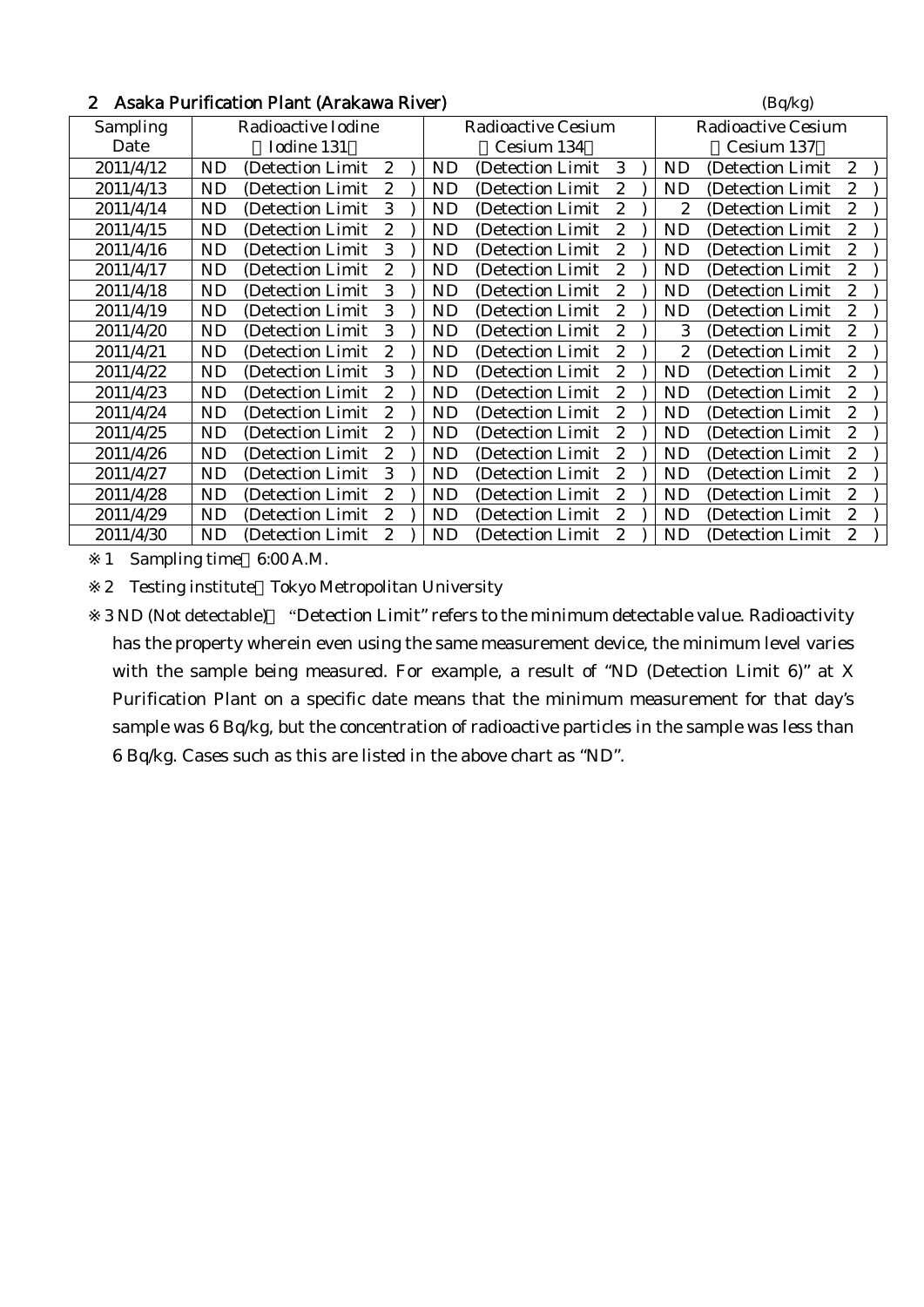| J.<br>Uzaku Purification Piant (Tamagawa River) | (Bq/kg)            |                           |                           |  |  |
|-------------------------------------------------|--------------------|---------------------------|---------------------------|--|--|
| Sampling                                        | Radioactive Iodine | <b>Radioactive Cesium</b> | <b>Radioactive Cesium</b> |  |  |
| Date                                            | Iodine 131         | Cesium 134                | Cesium 137                |  |  |
| 2011/4/12                                       | <b>ND</b>          | (Detection Limit          | <b>ND</b>                 |  |  |
|                                                 | (Detection Limit   | 2                         | (Detection Limit          |  |  |
|                                                 | $\mathbf{2}$       | <b>ND</b>                 | $\mathbf{2}$              |  |  |
| 2011/4/13                                       | <b>ND</b>          | <b>ND</b>                 | <b>ND</b>                 |  |  |
|                                                 | (Detection Limit)  | (Detection Limit)         | $\boldsymbol{2}$          |  |  |
|                                                 | 3                  | 2                         | (Detection Limit          |  |  |
| 2011/4/14                                       | 3                  | 2                         | $\mathbf{2}$              |  |  |
|                                                 | <b>ND</b>          | <b>ND</b>                 | ND                        |  |  |
|                                                 | (Detection Limit   | (Detection Limit)         | (Detection Limit)         |  |  |
| 2011/4/15                                       | <b>ND</b>          | (Detection Limit)         | <b>ND</b>                 |  |  |
|                                                 | 3                  | 2                         | (Detection Limit          |  |  |
|                                                 | (Detection Limit)  | ND                        | 2                         |  |  |
| 2011/4/16                                       | 3                  | <b>ND</b>                 | $\overline{2}$            |  |  |
|                                                 | <b>ND</b>          | 2                         | ND                        |  |  |
|                                                 | (Detection Limit   | (Detection Limit)         | (Detection Limit          |  |  |
| 2011/4/17                                       | <b>ND</b>          | <b>ND</b>                 | <b>ND</b>                 |  |  |
|                                                 | (Detection Limit   | 2                         | $\boldsymbol{2}$          |  |  |
|                                                 | 2                  | (Detection Limit)         | (Detection Limit          |  |  |
| 2011/4/18                                       | 3                  | 2                         | 3                         |  |  |
|                                                 | <b>ND</b>          | ND                        | <b>ND</b>                 |  |  |
|                                                 | (Detection Limit)  | (Detection Limit)         | (Detection Limit)         |  |  |
| 2011/4/19                                       | <b>ND</b>          | $\mathbf{2}$              | <b>ND</b>                 |  |  |
|                                                 | 2                  | <b>ND</b>                 | $\mathbf{2}$              |  |  |
|                                                 | (Detection Limit)  | (Detection Limit)         | (Detection Limit)         |  |  |
| 2011/4/20                                       | <b>ND</b>          | 2                         | ND                        |  |  |
|                                                 | 2                  | ND                        | 2                         |  |  |
|                                                 | (Detection Limit)  | (Detection Limit)         | (Detection Limit          |  |  |
| 2011/4/21                                       | <b>ND</b>          | <b>ND</b>                 | <b>ND</b>                 |  |  |
|                                                 | 3                  | (Detection Limit)         | (Detection Limit          |  |  |
|                                                 | (Detection Limit)  | 2                         | $\boldsymbol{2}$          |  |  |
| 2011/4/22                                       | <b>ND</b>          | 2                         | $\boldsymbol{2}$          |  |  |
|                                                 | 3                  | <b>ND</b>                 | ND                        |  |  |
|                                                 | (Detection Limit)  | (Detection Limit)         | (Detection Limit)         |  |  |
| 2011/4/23                                       | 2                  | $\boldsymbol{2}$          | $\boldsymbol{2}$          |  |  |
|                                                 | <b>ND</b>          | <b>ND</b>                 | <b>ND</b>                 |  |  |
|                                                 | (Detection Limit)  | (Detection Limit)         | (Detection Limit          |  |  |
| 2011/4/24                                       | <b>ND</b>          | <b>ND</b>                 | <b>ND</b>                 |  |  |
|                                                 | (Detection Limit   | (Detection Limit)         | (Detection Limit          |  |  |
|                                                 | 2                  | 2                         | $\overline{2}$            |  |  |
| 2011/4/25                                       | 3                  | 2                         | $\boldsymbol{2}$          |  |  |
|                                                 | <b>ND</b>          | ND                        | <b>ND</b>                 |  |  |
|                                                 | (Detection Limit)  | (Detection Limit)         | (Detection Limit)         |  |  |
| 2011/4/26                                       | <b>ND</b>          | <b>ND</b>                 | $\mathbf{2}$              |  |  |
|                                                 | (Detection Limit)  | (Detection Limit)         | ND                        |  |  |
|                                                 | 2                  | $\mathbf{2}$              | (Detection Limit)         |  |  |
| 2011/4/27                                       | <b>ND</b>          | $\boldsymbol{2}$          | $\boldsymbol{2}$          |  |  |
|                                                 | $\overline{c}$     | <b>ND</b>                 | <b>ND</b>                 |  |  |
|                                                 | (Detection Limit)  | (Detection Limit)         | (Detection Limit          |  |  |
| 2011/4/28                                       | <b>ND</b>          | <b>ND</b>                 | ND                        |  |  |
|                                                 | 2                  | (Detection Limit)         | 2                         |  |  |
|                                                 | (Detection Limit   | 2                         | (Detection Limit)         |  |  |
| 2011/4/29                                       | <b>ND</b>          | 2                         | $\boldsymbol{2}$          |  |  |
|                                                 | (Detection Limit   | <b>ND</b>                 | ND                        |  |  |
|                                                 | 3                  | (Detection Limit)         | (Detection Limit)         |  |  |
| 2011/4/30                                       | <b>ND</b>          | <b>ND</b>                 | $\overline{2}$            |  |  |
|                                                 | 2                  | 2                         | <b>ND</b>                 |  |  |
|                                                 | (Detection Limit)  | (Detection Limit          | (Detection Limit          |  |  |

 $\mathbf{D}_{\text{c}}$  Osakion Plant (Tamagawa River) (Bq/kg)

1 Sampling time 6:00 A.M.

2 Testing institute Tokyo Metropolitan University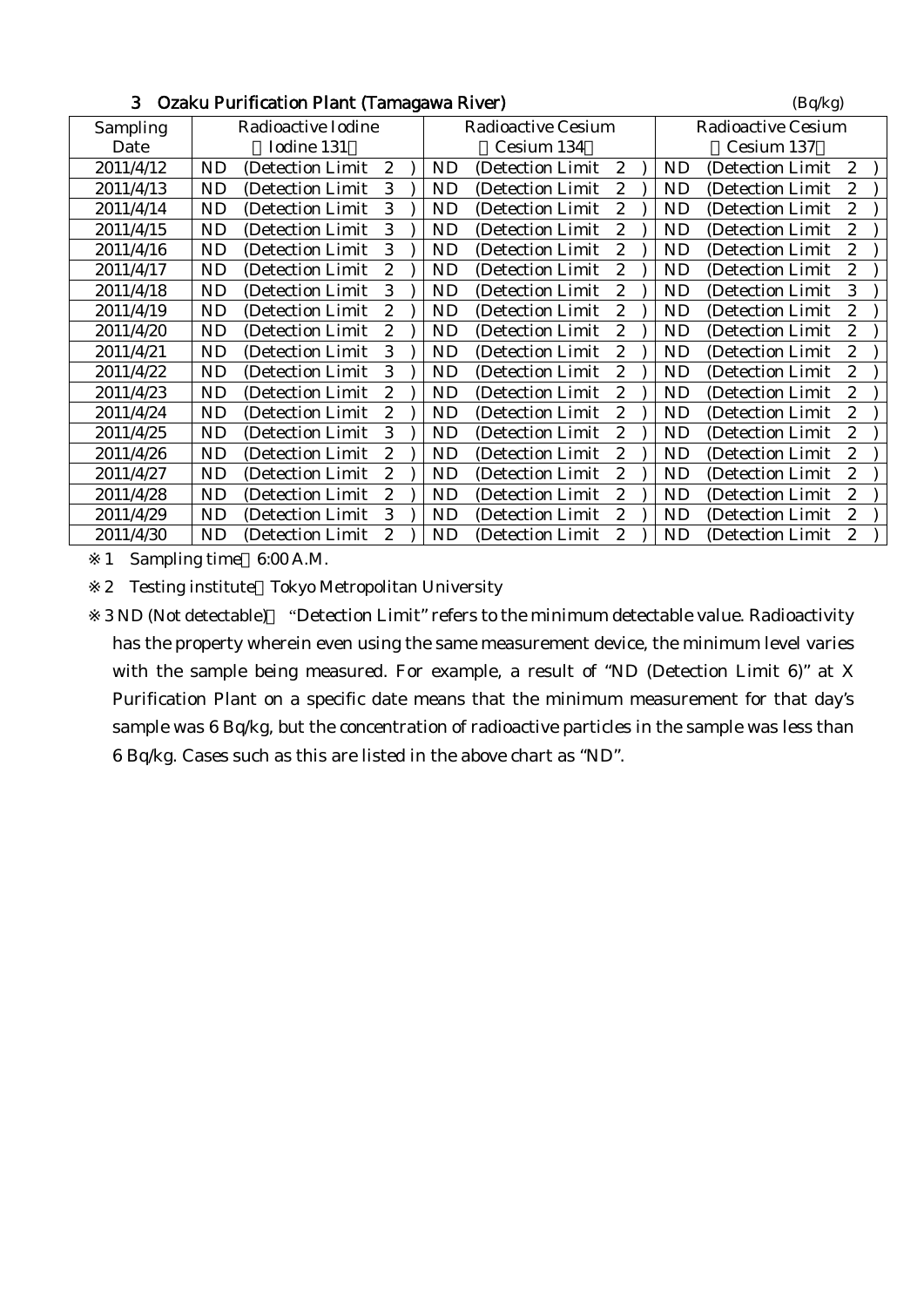| 4<br>-rigashi-murayama Purincauon Piant-1 (Arakawa River, Tamagawa River)<br>(Bq/Kg) |                                                    |                           |                                          |  |  |  |
|--------------------------------------------------------------------------------------|----------------------------------------------------|---------------------------|------------------------------------------|--|--|--|
| Sampling                                                                             | Radioactive Iodine                                 | <b>Radioactive Cesium</b> | Radioactive Cesium                       |  |  |  |
| Date                                                                                 | Iodine 131                                         | Cesium 134                | Cesium 137                               |  |  |  |
| 2011/4/12                                                                            | <b>ND</b><br>(Detection Limit)<br>$\boldsymbol{2}$ | ND<br>(Detection Limit)   | ND.<br>(Detection Limit)<br>$\mathbf{1}$ |  |  |  |
| 2011/4/13                                                                            | ND                                                 | <b>ND</b>                 | ND                                       |  |  |  |
|                                                                                      | (Detection Limit)                                  | (Detection Limit)         | (Detection Limit)                        |  |  |  |
|                                                                                      | 2                                                  | 2                         | 3                                        |  |  |  |
| 2011/4/14                                                                            | <b>ND</b>                                          | <b>ND</b>                 | $\mathbf{2}$                             |  |  |  |
|                                                                                      | (Detection Limit)                                  | (Detection Limit)         | <b>ND</b>                                |  |  |  |
|                                                                                      | $\overline{2}$                                     | 2                         | (Detection Limit)                        |  |  |  |
| 2011/4/15                                                                            | (Detection Limit)                                  | <b>ND</b>                 | (Detection Limit                         |  |  |  |
|                                                                                      | ND                                                 | (Detection Limit)         | ND                                       |  |  |  |
|                                                                                      | 2                                                  | 2                         | 3                                        |  |  |  |
| 2011/4/16                                                                            | ND                                                 | ND                        | 3                                        |  |  |  |
|                                                                                      | 2                                                  | 2                         | ND                                       |  |  |  |
|                                                                                      | (Detection Limit)                                  | (Detection Limit)         | (Detection Limit                         |  |  |  |
| 2011/4/17                                                                            | ND                                                 | ND                        | <b>ND</b>                                |  |  |  |
|                                                                                      | (Detection Limit)                                  | (Detection Limit)         | $\boldsymbol{2}$                         |  |  |  |
|                                                                                      | 2                                                  | 2                         | (Detection Limit)                        |  |  |  |
| 2011/4/18                                                                            | <b>ND</b>                                          | ND                        | ND                                       |  |  |  |
|                                                                                      | (Detection Limit)                                  | (Detection Limit)         | (Detection Limit                         |  |  |  |
|                                                                                      | 2                                                  | $\mathbf{2}$              | $\mathbf{2}$                             |  |  |  |
| 2011/4/19                                                                            | <b>ND</b>                                          | ND                        | ND                                       |  |  |  |
|                                                                                      | (Detection Limit)                                  | (Detection Limit)         | (Detection Limit)                        |  |  |  |
|                                                                                      | 2                                                  | $\mathbf{2}$              | 3                                        |  |  |  |
| 2011/4/20                                                                            | <b>ND</b>                                          | <b>ND</b>                 | ND                                       |  |  |  |
|                                                                                      | $\mathbf{2}$                                       | (Detection Limit)         | (Detection Limit)                        |  |  |  |
|                                                                                      | (Detection Limit)                                  | 2                         | 2                                        |  |  |  |
| 2011/4/21                                                                            | <b>ND</b>                                          | ND                        | $\mathbf{2}$                             |  |  |  |
|                                                                                      | (Detection Limit)                                  | (Detection Limit)         | ND.                                      |  |  |  |
|                                                                                      | 2                                                  | 2                         | (Detection Limit                         |  |  |  |
| 2011/4/22                                                                            | 3                                                  | <b>ND</b>                 | $\boldsymbol{2}$                         |  |  |  |
|                                                                                      | (Detection Limit)                                  | (Detection Limit)         | ND                                       |  |  |  |
|                                                                                      | $\overline{2}$                                     | 2                         | (Detection Limit)                        |  |  |  |
| 2011/4/23                                                                            | 3                                                  | $\boldsymbol{2}$          | $\boldsymbol{2}$                         |  |  |  |
|                                                                                      | 2                                                  | ND                        | ND                                       |  |  |  |
|                                                                                      | (Detection Limit)                                  | (Detection Limit)         | (Detection Limit                         |  |  |  |
| 2011/4/24                                                                            | <b>ND</b>                                          | ND                        | ND                                       |  |  |  |
|                                                                                      | (Detection Limit)                                  | (Detection Limit)         | (Detection Limit                         |  |  |  |
|                                                                                      | 2                                                  | 2                         | 2                                        |  |  |  |
| 2011/4/25                                                                            | 3                                                  | ND                        | $\boldsymbol{2}$                         |  |  |  |
|                                                                                      | ND                                                 | (Detection Limit)         | ND                                       |  |  |  |
|                                                                                      | (Detection Limit)                                  | $\mathbf{2}$              | (Detection Limit                         |  |  |  |
| 2011/4/26                                                                            | ND                                                 | ND                        | ND                                       |  |  |  |
|                                                                                      | (Detection Limit)                                  | (Detection Limit)         | (Detection Limit)                        |  |  |  |
|                                                                                      | 2                                                  | $\mathbf{2}$              | $\mathbf{2}$                             |  |  |  |
| 2011/4/27                                                                            | <b>ND</b>                                          | $\boldsymbol{2}$          | <b>ND</b>                                |  |  |  |
|                                                                                      | 2                                                  | <b>ND</b>                 | $\boldsymbol{2}$                         |  |  |  |
|                                                                                      | (Detection Limit                                   | (Detection Limit)         | (Detection Limit                         |  |  |  |
| 2011/4/28                                                                            | ND                                                 | ND                        | 3                                        |  |  |  |
|                                                                                      | (Detection Limit)                                  | (Detection Limit)         | ND.                                      |  |  |  |
|                                                                                      | 2                                                  | $\mathbf{2}$              | (Detection Limit                         |  |  |  |
| 2011/4/29                                                                            | <b>ND</b>                                          | ND                        | $\boldsymbol{2}$                         |  |  |  |
|                                                                                      | (Detection Limit                                   | (Detection Limit)         | ND.                                      |  |  |  |
|                                                                                      | 2                                                  | 2                         | (Detection Limit)                        |  |  |  |
| 2011/4/30                                                                            | <b>ND</b>                                          | <b>ND</b>                 | <b>ND</b>                                |  |  |  |
|                                                                                      | (Detection Limit)                                  | 2                         | $\boldsymbol{2}$                         |  |  |  |
|                                                                                      | $\overline{2}$                                     | (Detection Limit          | (Detection Limit                         |  |  |  |

4 Higashi-murayama Durification Plant-1 (Arakawa Piyer, Tamagawa Piyer) (Bq/kg)

1 Sampling time 6:00 A.M.

2 Testing institute Tokyo Metropolitan University